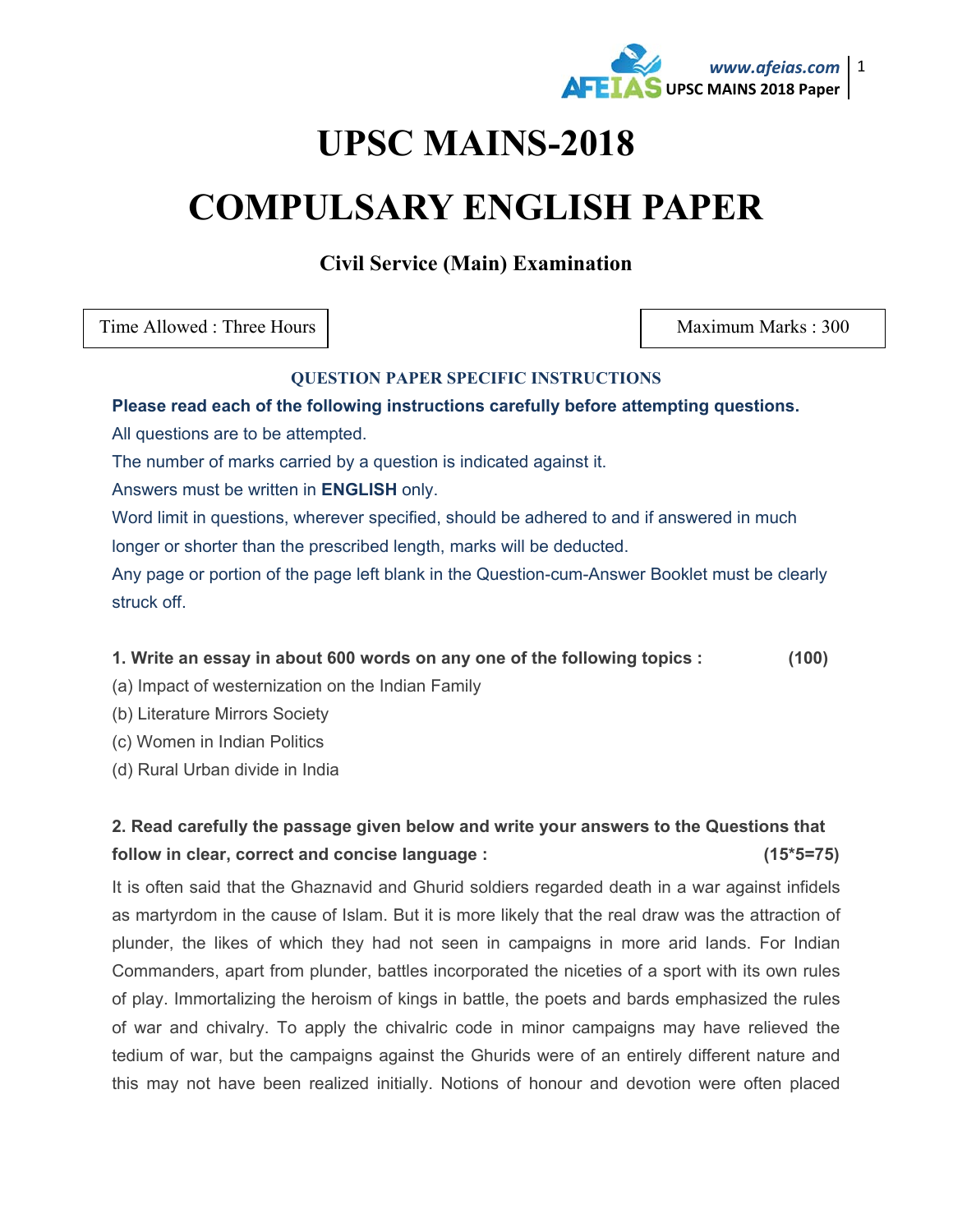# *www.afeias.com* 2 **UPSC MAINS 2018 Paper**

above expediency, and gradually the astrologically determined auspicious moment for attack took precedence over strategy and tactics. Inflated claims to valour, such as the hero who could defeat a thousand warriors simultaneously, began to enter the rhetoric of courtly literature.

The organization of Indian armies added to their weakness. Each army had as its permanent core the standing army, but many of the soldiers were local levies or soldiers supplied by Samantas where this was part of the latter's obligation to the suzerain. In addition, mercenaries were a visible section of the armies of these times. Such a collection of soldiers had not always been trained to fight as a consolidated army. It was possibly also the dispersed character of the army that gave it a license to plunder indiscriminately. Villagers were harassed and looted by armies on the march, particularly if the campaign coincided with the harvesting of the crop, as it often did. For peasants and merchants.war was a nightmare that disrupted the routine of earning a livelihood. Laying waste vast tracts of inhabited and cultivated land, merely because it was part of the enemy's territory, was a proud boast attributed to Prithviraj Chauhan on defeating the Chandella ruler.

Historians have sometimes commented, perhaps more from hindsight, on why Indian rulers did not make a conjoint effort through the centuries to defend the NorthWestern passes. Time and again invaders came through these passes, yet little was done to prevent this, the defence of the region lying arbitrarily in the hands of the local rulers. It appears the construction of a series of fortifications along the passes was not thought feasible. Perhaps the need for defence was not given priority, the area being viewed as a natural frontier. Alternatively, given the mountainous terrain the only routes for pastoralists and caravan were through the passes and it was therefore thought better to leave them open. The local kings and chiefs who controlled the passes derived an income from this trade. There would have been familiarity too with those coming across the passes and therefore a slow recognition that sometimes friendliness had turned into hostility. The effectiveness of mountains as a frontier was also thwarted by the many occasions when the Punjab was conquered from across the borders or was involved in the politics of Afghanistan and Central Asia. This closeness militated against a properly focused perspective on political developments across the borderlands and in Central Asia.

Invasions by outsiders are known in many parts of the world : the Huns attacking Rome, the Arabs invading Spain or the Spanish and Portuguese conquering Latin America. The potentialities of invasions were recognised only in Hindsight. These invasions were mounted by alien peoples who were little known, if at all, to the societies they invaded. But the Turks had been a contiguous people, familiar from trade in horses and other commodities and from the Turkish mercenaries employed in some Indian Armies. However, the historical scene in Central Asia and West Asia had now changed, with new political ambitions after the rise of Islam. For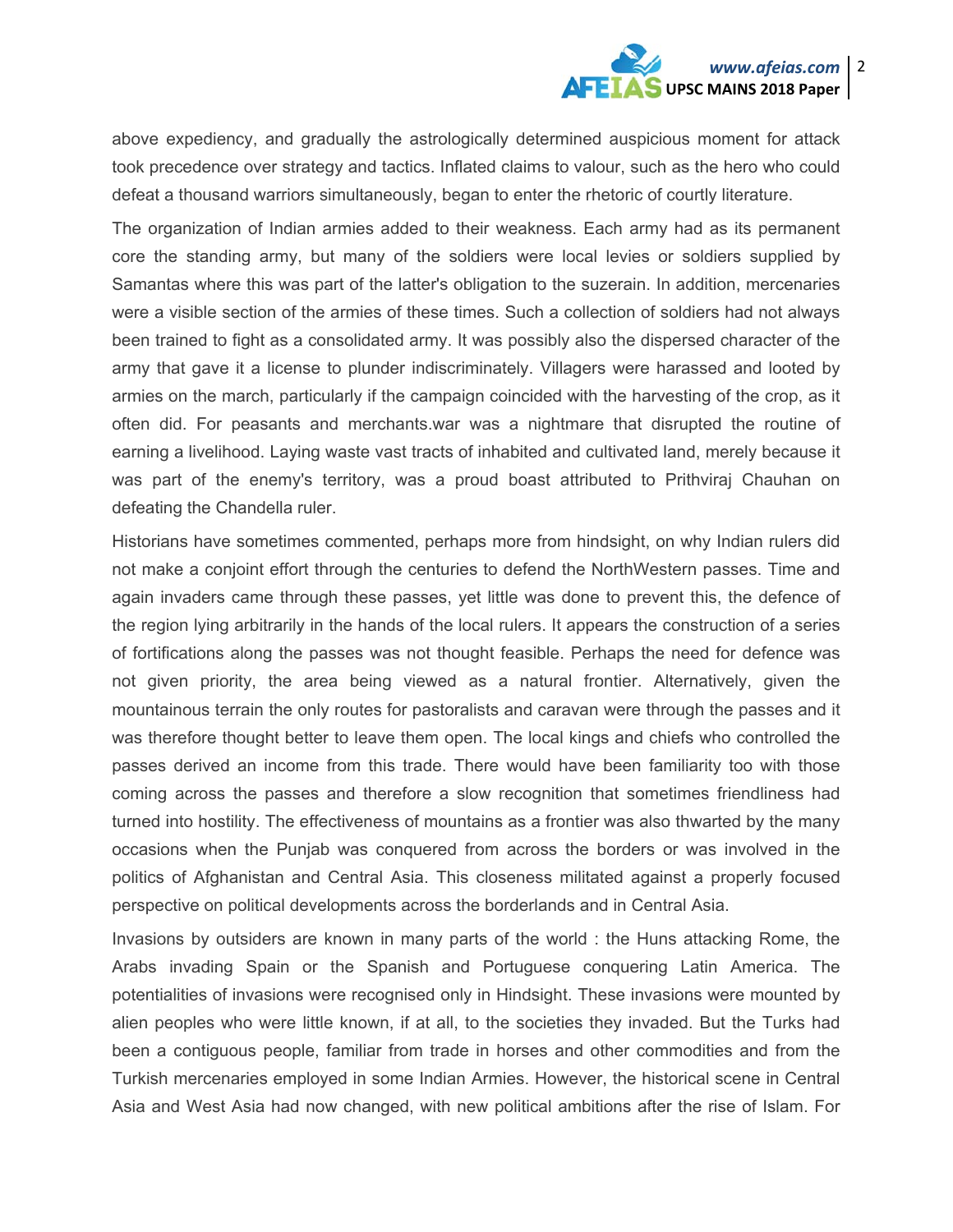

the rulers of Northern India, to recognize this would have required an understanding of a wider range of politics beyond the areas enclosed by the immediate frontiers. This does not appear to have been an Indian concern. Indians who travelled to different parts of Asia on a variety of assignments wrote little about what they observed, remaining silent on the politics of other lands. It was almost as if the exterior landscape was irrelevant Political interests therefore tended to be parochial. This marks a striking contrast to the world of theof the Chinese and the Arabs, both made aware of distant places through the the detailed accounts of travellers and traders. The Arabs had a fascination for the geography of other lands and the Chinesewere wary of happenings in their neighbourhood in Central Asia.

Alberuni, in the opening chapter of his book om recording observations concerning the wider per ception of the w or may not agree with : "The Hindus he no nation like theirs, no king like their theirs ........ They are by nature niggardi. they take the greatest possible care to withhold it among their own people, still more of course from any foreigner". :

(a) What was the nature of campaign against Ghurids ?

(b) According to the passage "the Indian rulers did not find it necessary to the North-Western Pass". Why?

(c) Explain the statement "The potentialities of invasions were recognized only in hindsight".

(d) Give your critical observations on Alberuni's comments on Hindus.

(e) Enumerate the major view points of the given passage.

### **3. Make a Precise of the following passage in about one-third of its length. Do not give a title to it. The Précis should be written in your own words: (75)**

The Renaissance in India was not like the Renaissance in Europe. It was not a returnto India of the past. It was essentially a matter of spirit which produced striking changes in the realm of religion, society and culture along with a demand for natural regeneration. There arose a new self-consciousness among the people of India. The soul of India began to unfold itself and break the shackles of the past. It is maintained that the Renaissance in India stirred the Indian soul to its very depths n and Modern India owes everything to the Renaissance which was followed by \$ reformation movements all over India. It also paved the way to national a regeneration. The spirit of Renaissance and the subsequent reform movements affected almost all the aspects of national life. There were new developments inreligious, social and political life. There were new trends in the fields of education, literature, fine arts and science.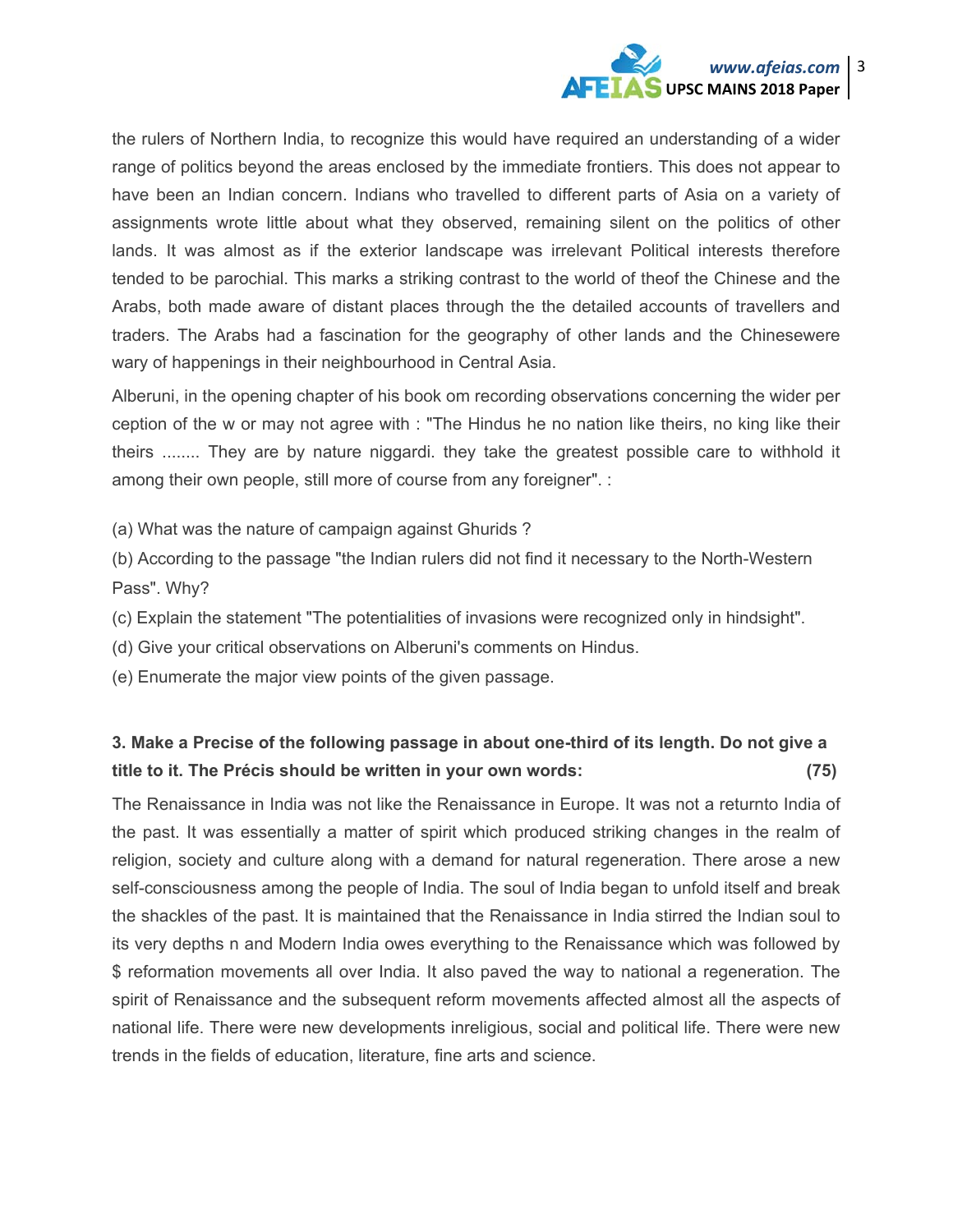

The view of Sir JadunathSarkar is that the Indian Renaissance was at first an intellectual awakening which profoundly affected our literature, education thought Sand art. In the next succeeding generation, it became a moral force and reformed the Indian society and religion. In the third generation it brought about the economic modernisation of India and ultimately political emancipation.

In his book entitled, "The Renaissance in India". Sri Aurobindo has attempted anve analysis of the Renaissance in India. He points out that the eighteenth and early go nineteenth centuries in India were periods of political decline, defeat and anarchywhich practically killed the creative spirit in religion and art. India began to imitate Europe and forgot her own achievements in the past. However, the life-breath of the mination moved as a subordinate undercup 6, and Punjab, in the political aspirations of Maharashtra and the literary activity of Bengal.

Sri Aurobindo points out that the Renaissance in India in the nineteenth century had three aspects. In the first place , it aimed at a recovery of the old spiritual gospel contained in the sacred groups of the country The researches of European Indologists helped the people in the West and India to understand and appreciate the achievements of the Indians in the past . Philosophers and thinkers like Schopenhauer emerson Thoreau Royce highly praised India's wisdom in the past Indian saints and mystic leaders in India also helped the same process Secondly, this re-invigorated spirituality inspired fresh activity in the fields of philosophy, literature, art etc. Thirdly, an attemptwas made to deal in an original su way with modern problems in the light of the new inspiration.

Sri Aurobindo did not compare the Indian Renaissance with the European 36 Renaissance of the fifteenth century. He compared it with the Celtic Renaissance 37 when Ireland wanted to go back to the older culture after a long period of Britishdomination. In his analysis of the Indian Renaissance, Sri Aurobindo put great ne emphasis on the recovery of the spiritual tradition and heritage of the past. 40 According to him, the establishment of new religious sects in India was a central A event in the Indian Renaissance. The BrahmoSamaj, the AryaSamaj, Ramkrishna 42 Paramhans and Vivekananda, the neo-Vaishnavism of Bengal and the Renaissance in 43 Islam tried to go back to the past and recover the light of old wisdom. Sri Aurobindo A4 referred to the cosmopolitanism, eclecticism, religious rationalism and logic of the 4€ BrahmoSamaj. Of all the leaders of the Renaissance in India, Dayananda appealed 4. most to Sri Aurobindo. He considered him as a unique personality which created a 69 Vigorous Aryan manhood in India. Aurobindo found a national instinct in thereliance of Dayananda on Vedic wisdom. To quote Aurobindo, Dayananda "brings 1. back an old Aryan element into the national character". Aurobindo gave credit to the Theosophical Society for getting some recognition in the West for some of thepsychic, occult and esoteric achievements of the old Hindus. According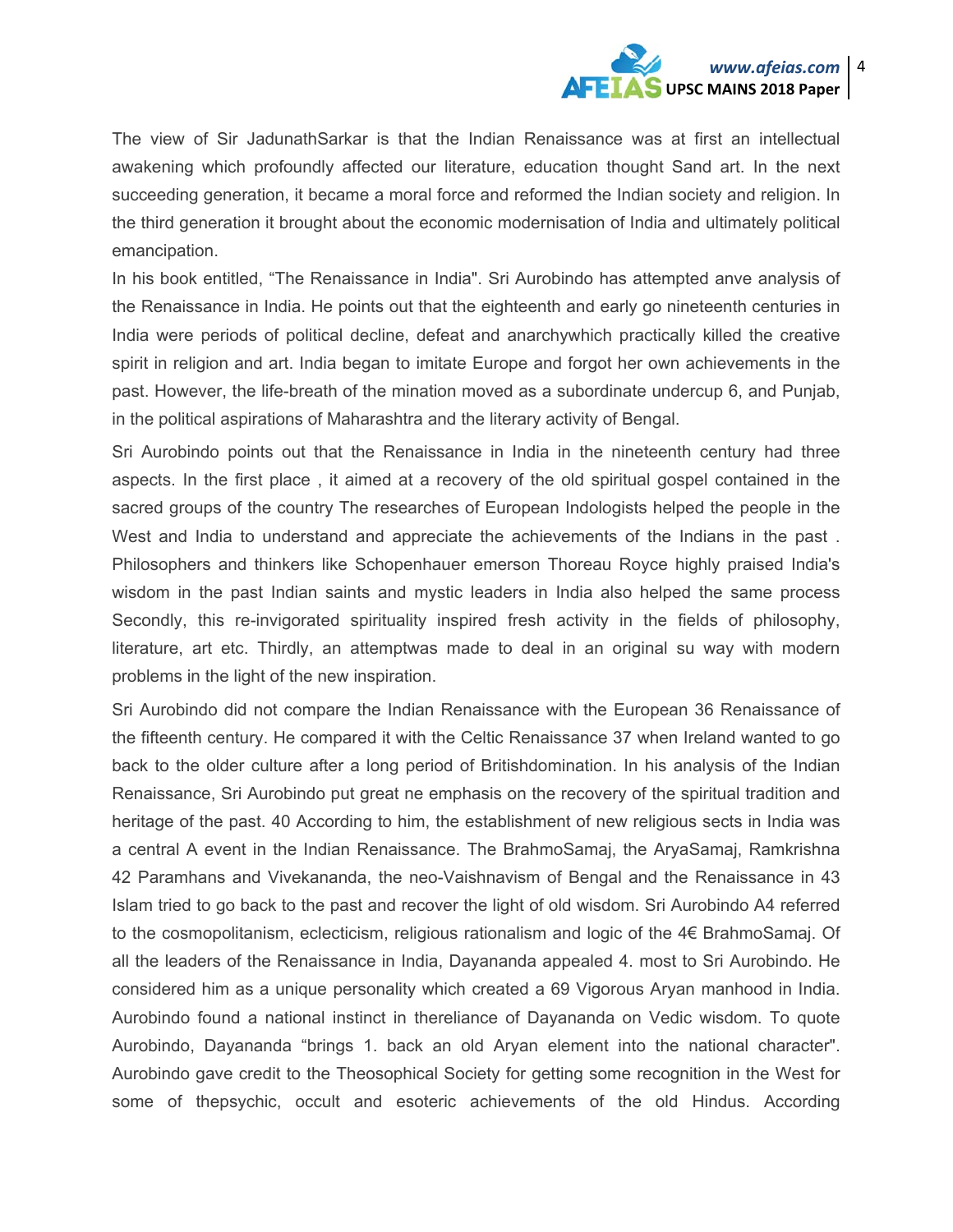

toAurobindo, Ramkrishna Paramhans was "the man who had the greatest influence and 53 has done the most to regenerate Bengal". Vivekananda proclaimed to the world thatIndia was awake not only to exist but also to conquer. In India itself, Vivekanandawas a leader who wanted "preservation by reconstruction". Aurobindo also referred me to the achievements of J. C. Bose and Rabindranath Tagore in the field of Indian Renaissance. Aurobindo believed that the spiritual and intellectual advance of India he was bound to come. To quote him, "The Renaissance in India is as inevitable as the rising of tomorrow's Sun and the Renaissance of a great nation of three hundred million with so peculiar a temperament, such unique traditions and ideas of life, so powerful an intelligence and so great a mass of potential energies cannot but be oneof the most formidable phenomena of the modern world."

## **4.(a)ReWrite the following sentences after making necessary corrections. Do not make unnecessary changes in the original sentence. (1\*10=10)**

- (i) He died with fever
- (ii) Ram acted with my proposal.
- (iii) She Quarreled against me over the property the property issue.
- (iv) Be careful for your mother's health
- (v) A Sikh, tall than any of his
- (vi) They cheated each another.
- (vii) Old father looks to his children.
- (viii) Many a man have been ruined by speculation.
- (ix) Let him and I go together.
- (x) The priest was very kind for all of us.

#### **4.(b)Supply the missing words : (1\*5=5)**

(i) The boy cannot cope\_\_\_\_\_\_\_\_the pressure in the school.

- (ii) Do not take law \_\_\_\_your own hands.
- (iii) The criminal was whisked \_\_\_\_\_\_ to the court.
- (iv) I want to push\_\_\_\_\_\_\_as soon as I finish my work.
- (v) The girl \_\_\_\_\_\_\_ into depression two years ago.

# **4.(c)Use the correct forms of the verbs in brackets : (1\*5=5)**

(i) Her path was with flowers. (strew)

- (ii) He had his speech before we arrived. (begin)
- (iii) The book has \_\_\_\_\_\_\_\_\_\_\_\_\_ the test of time. (stand)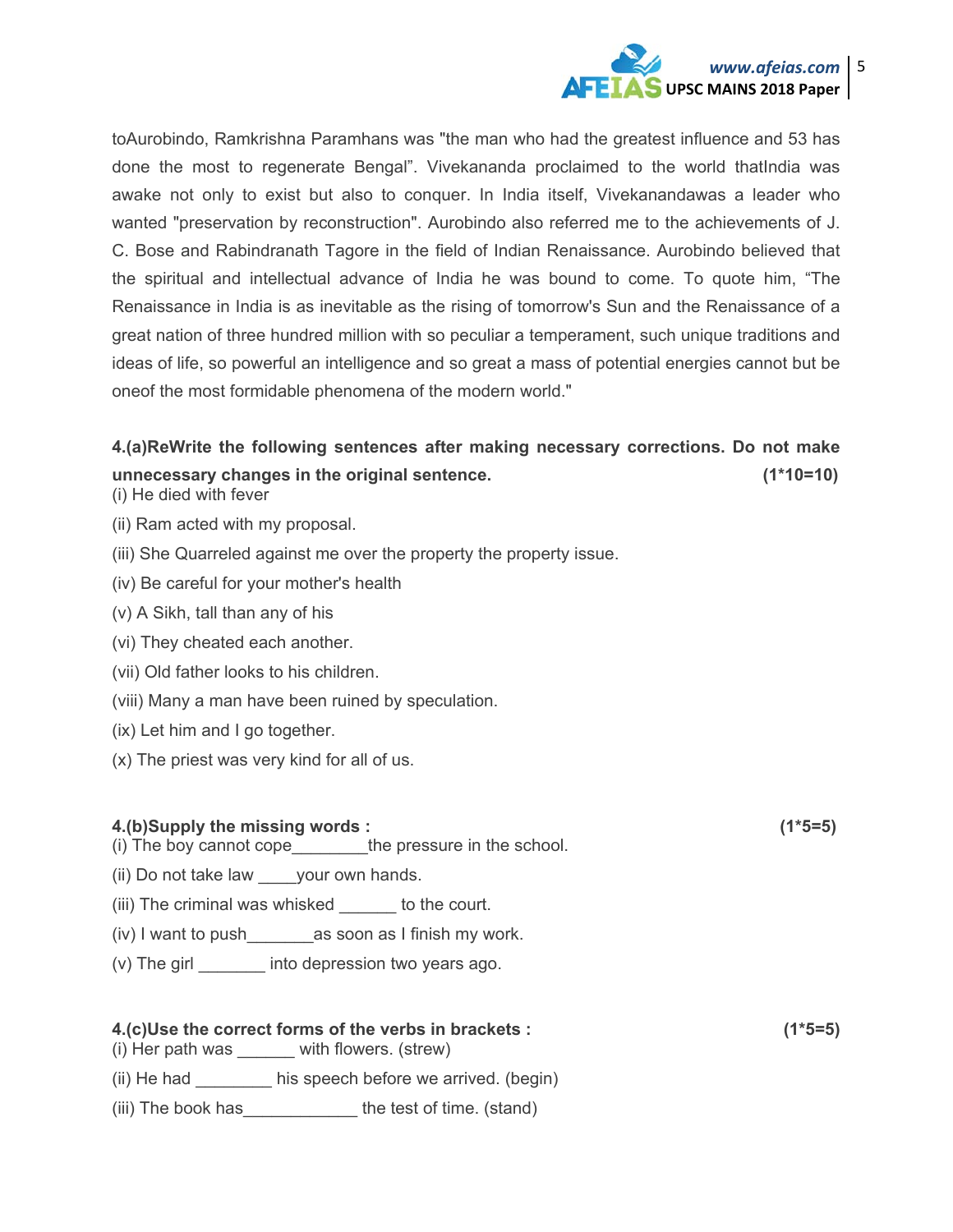

(iv) Recently the price of petrol has\_\_\_\_\_\_\_\_\_ up. (go)

(v) The old beggar was\_\_\_\_\_\_\_\_\_\_\_\_ by a mad dog. (bite)

#### **4.(d)Write the antonyms of the following: : (1\*5=5)**

- (i) Sagacious
- (ii) Attenuate
- (iii) Bawdy
- (iv) Dormant
- (v) Dunce

## **5(a). Re write the following sentences as directed without changing the meaning (1\*10=10)**

- (i) Rabi said, "I'll eat rice for lunch today". (Change into an indirect speech)
- (ii) The man was running the shop for long. (Change into passive voice)
- (iii) He was in Delhi. He did not meet his friend. (Rewrite by using though)
- (iv) I landed at the airport. It started raining. (Rewrite by using 'no sooner')

(v) Though we were under the British rule we had a rich cultural heritage. (Change into a simple sentence)

- (vi) India can change only when education is reached to all. (Use 'unless')
- (vii) People in a developing country are both rich and poor. (Rewrite by using 'either' and 'or')
- (viii) If you work hard you will achieve success. (Rewrite by using 'in order to')
- (ix) Most of the corrupt politicians do not find themselves in Jail. (Change into a complex

sentence)

(x) He is old. He cannot climb stairs. (Rewrite by using 'too')

## **5.(b). Use the following words to make sentences that bring out their meaning clearly.**

**Do not change the form of the words Se form of the words : (No marks will be given for** 

**vague and ambiguous sentences): (1\*5=5)**

- (i) Mandatory
- (ii) Dilemma
- (iii) Petrified
- (iv) Obfuscate
- (v) Diligent